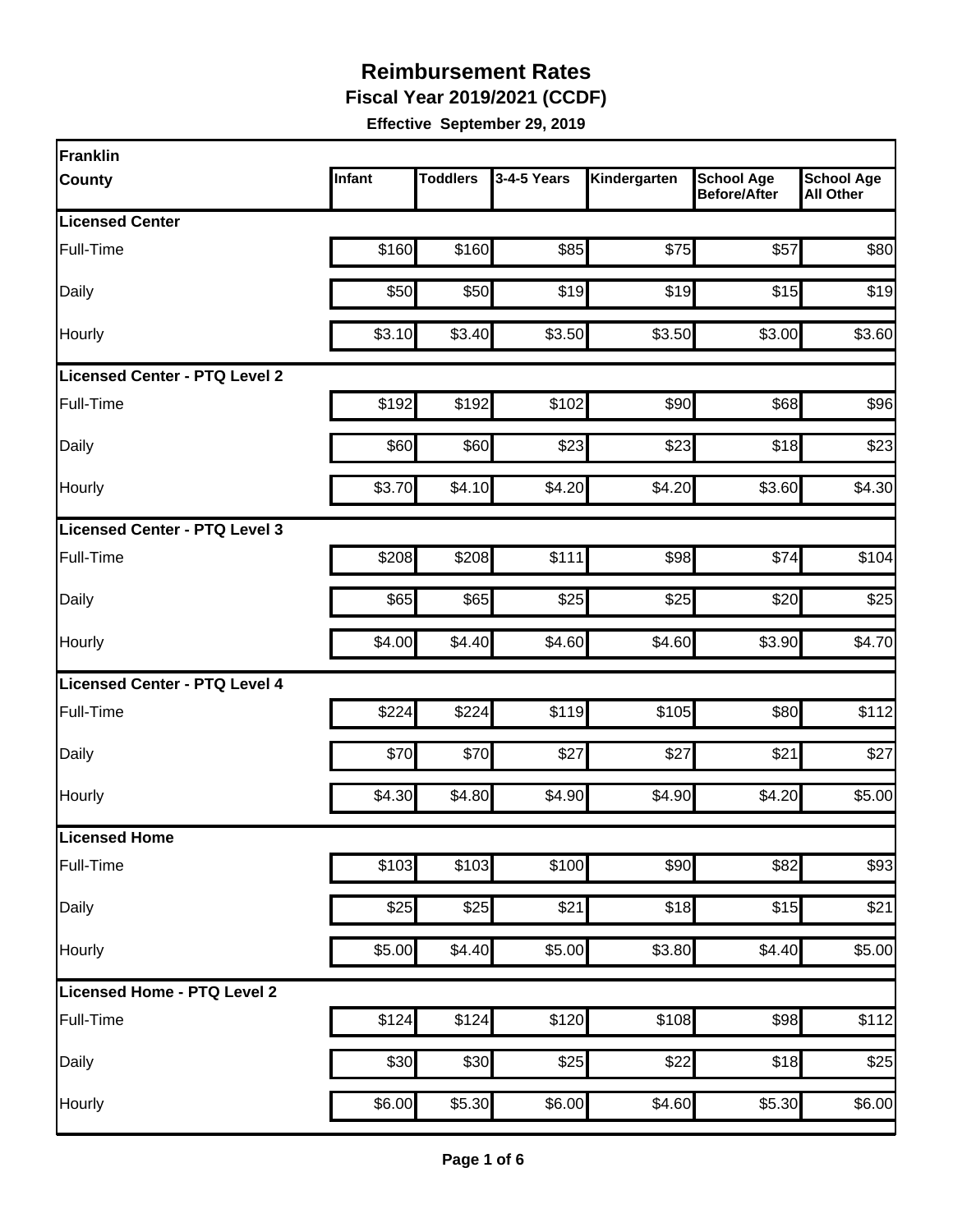**Fiscal Year 2019/2021 (CCDF)**

| Franklin                                 |        |                    |             |              |                                          |                                       |
|------------------------------------------|--------|--------------------|-------------|--------------|------------------------------------------|---------------------------------------|
| <b>County</b>                            | Infant | <b>Toddlers</b>    | 3-4-5 Years | Kindergarten | <b>School Age</b><br><b>Before/After</b> | <b>School Age</b><br><b>All Other</b> |
| Licensed Home - PTQ Level 3              |        |                    |             |              |                                          |                                       |
| Full-Time                                | \$134  | \$134              | \$130       | \$117        | \$107                                    | \$121                                 |
| Daily                                    | \$33   | \$33               | \$27        | \$23         | \$20                                     | \$27                                  |
| Hourly                                   | \$6.50 | \$5.70             | \$6.50      | \$4.90       | \$5.70                                   | \$6.50                                |
| <b>Licensed Home - PTQ Level 4</b>       |        |                    |             |              |                                          |                                       |
| Full-Time                                | \$144  | \$144              | \$140       | \$126        | \$115                                    | \$130                                 |
| Daily                                    | \$35   | \$35               | \$29        | \$25         | \$21                                     | \$29                                  |
| Hourly                                   | \$7.00 | \$6.20             | \$7.00      | \$5.30       | \$6.20                                   | \$7.00                                |
| <b>Registered Ministry</b>               |        |                    |             |              |                                          |                                       |
| Full-Time                                | \$90   | \$90               | \$79        | \$75         | \$50                                     | \$79                                  |
| Daily                                    | \$18   | \$18               | \$18        | \$18         | \$15                                     | \$18                                  |
| Hourly                                   | \$3.10 | \$3.40             | \$3.50      | \$3.50       | \$3.00                                   | \$3.60                                |
| <b>Registered Ministry - PTQ Level 1</b> |        |                    |             |              |                                          |                                       |
| Full-Time                                | \$125  | \$125              | \$82        | \$75         | \$54                                     | \$80                                  |
| Daily                                    | \$34   | \$34               | \$19        | \$19         | \$15                                     | \$19                                  |
| Hourly                                   | \$3.10 | \$3.40             | \$3.50      | \$3.50       | \$3.00                                   | \$3.60                                |
| <b>Registered Ministry - PTQ Level 2</b> |        |                    |             |              |                                          |                                       |
| Full-Time                                | \$192  | \$192              | \$102       | \$90         | \$68                                     | \$96                                  |
| Daily                                    | \$60   | \$60               | \$23        | \$23         | \$18                                     | \$23                                  |
| Hourly                                   | \$3.70 | $\overline{$4.10}$ | \$4.20      | \$4.20       | \$3.60                                   | \$4.30                                |
| <b>Registered Ministry - PTQ Level 3</b> |        |                    |             |              |                                          |                                       |
| Full-Time                                | \$208  | \$208              | \$111       | \$98         | \$74                                     | \$104                                 |
| Daily                                    | \$65   | \$65               | \$25        | \$25         | \$20                                     | \$25                                  |
| Hourly                                   | \$4.00 | \$4.40             | \$4.60      | \$4.60       | \$3.90                                   | \$4.70                                |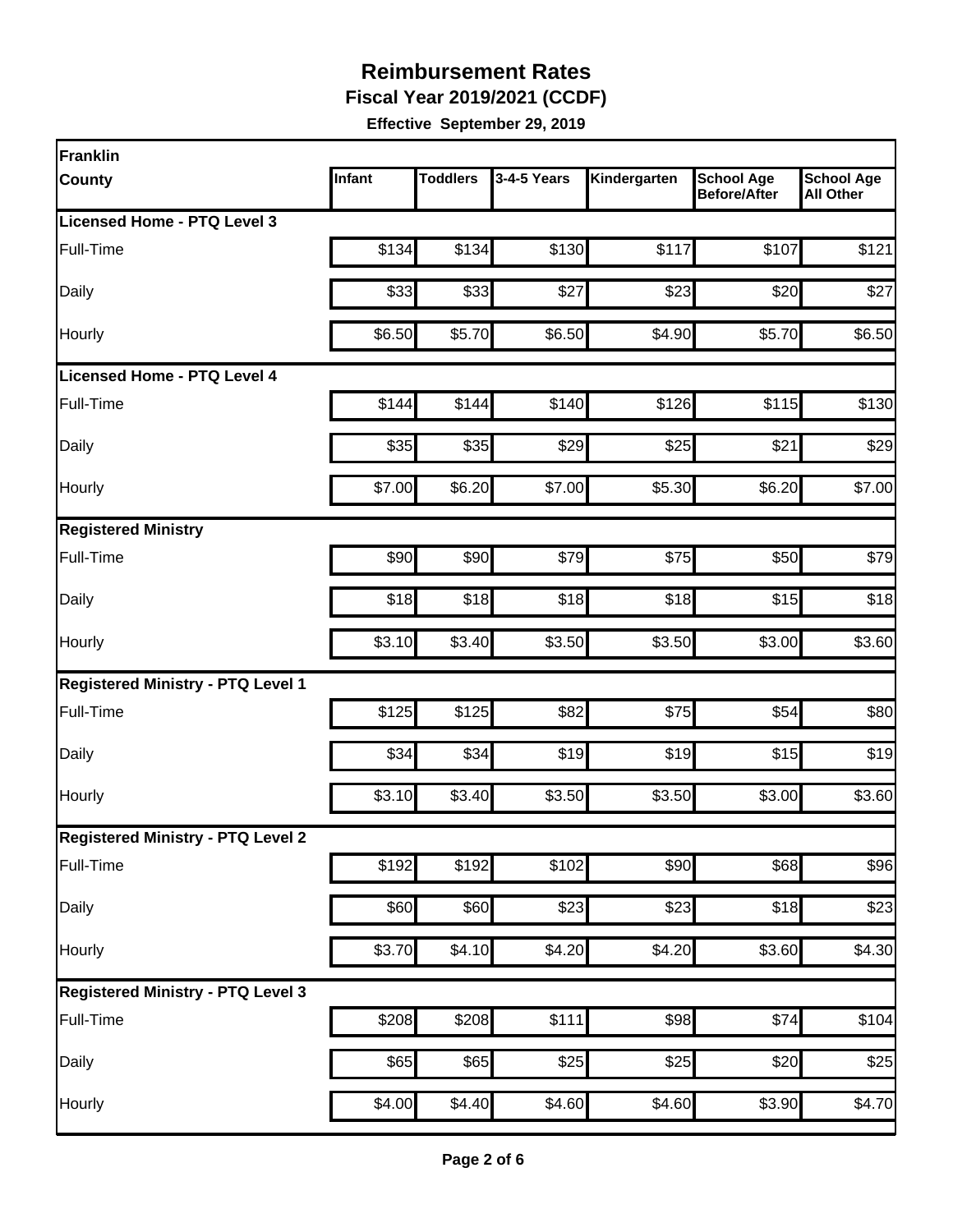**Fiscal Year 2019/2021 (CCDF)**

| <b>Franklin</b>                          |        |                 |             |              |                                          |                                       |
|------------------------------------------|--------|-----------------|-------------|--------------|------------------------------------------|---------------------------------------|
| <b>County</b>                            | Infant | <b>Toddlers</b> | 3-4-5 Years | Kindergarten | <b>School Age</b><br><b>Before/After</b> | <b>School Age</b><br><b>All Other</b> |
| <b>Registered Ministry - PTQ Level 4</b> |        |                 |             |              |                                          |                                       |
| Full-Time                                | \$224  | \$224           | \$119       | \$105        | \$80                                     | \$112                                 |
| Daily                                    | \$70   | \$70            | \$27        | \$27         | \$21                                     | \$27                                  |
| Hourly                                   | \$4.30 | \$4.80          | \$4.90      | \$4.90       | \$4.20                                   | \$5.00                                |
| <b>Exempt Center</b>                     |        |                 |             |              |                                          |                                       |
| Full-Time                                | \$90   | \$90            | \$79        | \$75         | \$50                                     | \$79                                  |
| Daily                                    | \$18   | \$18            | \$18        | \$18         | \$15                                     | \$18                                  |
| Hourly                                   | \$3.10 | \$3.40          | \$3.50      | \$3.50       | \$3.00                                   | \$3.60                                |
| <b>Accredited Exempt Center</b>          |        |                 |             |              |                                          |                                       |
| Full-Time                                | \$120  | \$100           | \$94        | \$83         | \$61                                     | \$88                                  |
| Daily                                    | \$24   | \$22            | \$21        | \$21         | \$17                                     | \$21                                  |
| Hourly                                   | \$3.40 | \$3.70          | \$3.90      | \$3.90       | \$3.30                                   | \$4.00                                |
| <b>Exempt Home</b>                       |        |                 |             |              |                                          |                                       |
| Full-Time                                | \$73   | \$73            | \$73        | \$62         | \$54                                     | \$73                                  |
| Daily                                    | \$17   | \$17            | \$17        | \$16         | \$4                                      | \$17                                  |
| Hourly                                   | \$2.10 | \$2.10          | \$2.10      | \$2.10       | \$2.10                                   | \$2.10                                |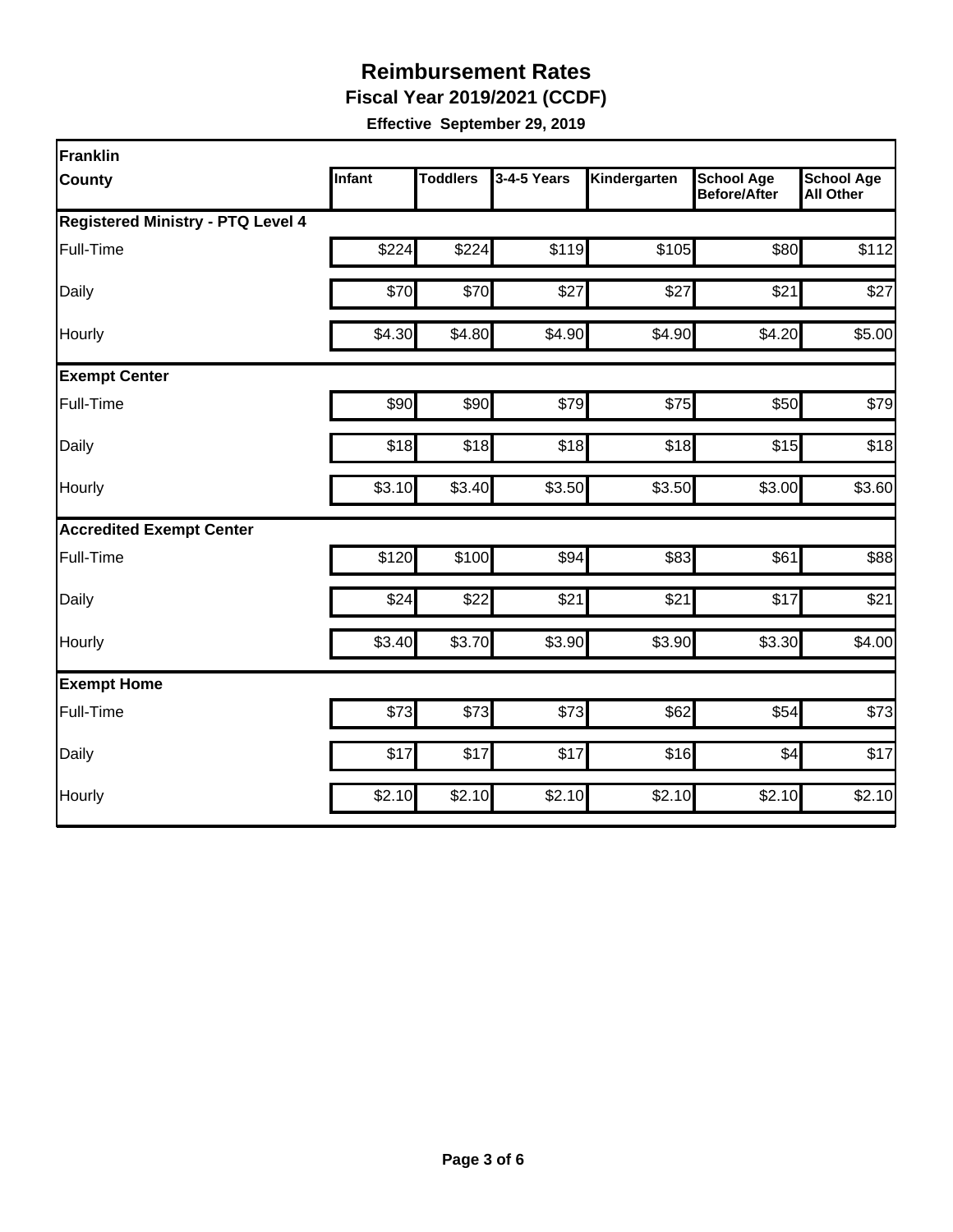#### **School Year 2019/2021 (OMW Pre-K) Reimbursement Rates**

| Franklin                      |        |                 |             |              |                                          |                                       |
|-------------------------------|--------|-----------------|-------------|--------------|------------------------------------------|---------------------------------------|
| <b>County</b>                 | Infant | <b>Toddlers</b> | 3-4-5 Years | Kindergarten | <b>School Age</b><br><b>Before/After</b> | <b>School Age</b><br><b>All Other</b> |
| Licensed Center - PTQ Level 3 |        |                 |             |              |                                          |                                       |
| Full-Time                     |        |                 | \$122.10    |              |                                          |                                       |
| Daily                         |        |                 |             |              |                                          |                                       |
| Hourly                        |        |                 |             |              |                                          |                                       |
| Licensed Center - PTQ Level 4 |        |                 |             |              |                                          |                                       |
| Full-Time                     |        |                 | \$130.90    |              |                                          |                                       |
| Daily                         |        |                 |             |              |                                          |                                       |
| Hourly                        |        |                 |             |              |                                          |                                       |
| Licensed Home - PTQ Level 3   |        |                 |             |              |                                          |                                       |
| Full-Time                     |        |                 | \$143.00    |              |                                          |                                       |
| Daily                         |        |                 |             |              |                                          |                                       |
| Hourly                        |        |                 |             |              |                                          |                                       |
| Licensed Home - PTQ Level 4   |        |                 |             |              |                                          |                                       |
| Full-Time                     |        |                 | \$154.00    |              |                                          |                                       |
| Daily                         |        |                 |             |              |                                          |                                       |
| Hourly                        |        |                 |             |              |                                          |                                       |
| VCP Ministry - PTQ Level 0    |        |                 |             |              |                                          |                                       |
| Full-Time                     |        |                 | \$86.90     |              |                                          |                                       |
| Daily                         |        |                 |             |              |                                          |                                       |
| Hourly                        |        |                 |             |              |                                          |                                       |
| VCP Ministry - PTQ Level 3    |        |                 |             |              |                                          |                                       |
| Full-Time                     |        |                 | \$122.10    |              |                                          |                                       |
| Daily                         |        |                 |             |              |                                          |                                       |
| Hourly                        |        |                 |             |              |                                          |                                       |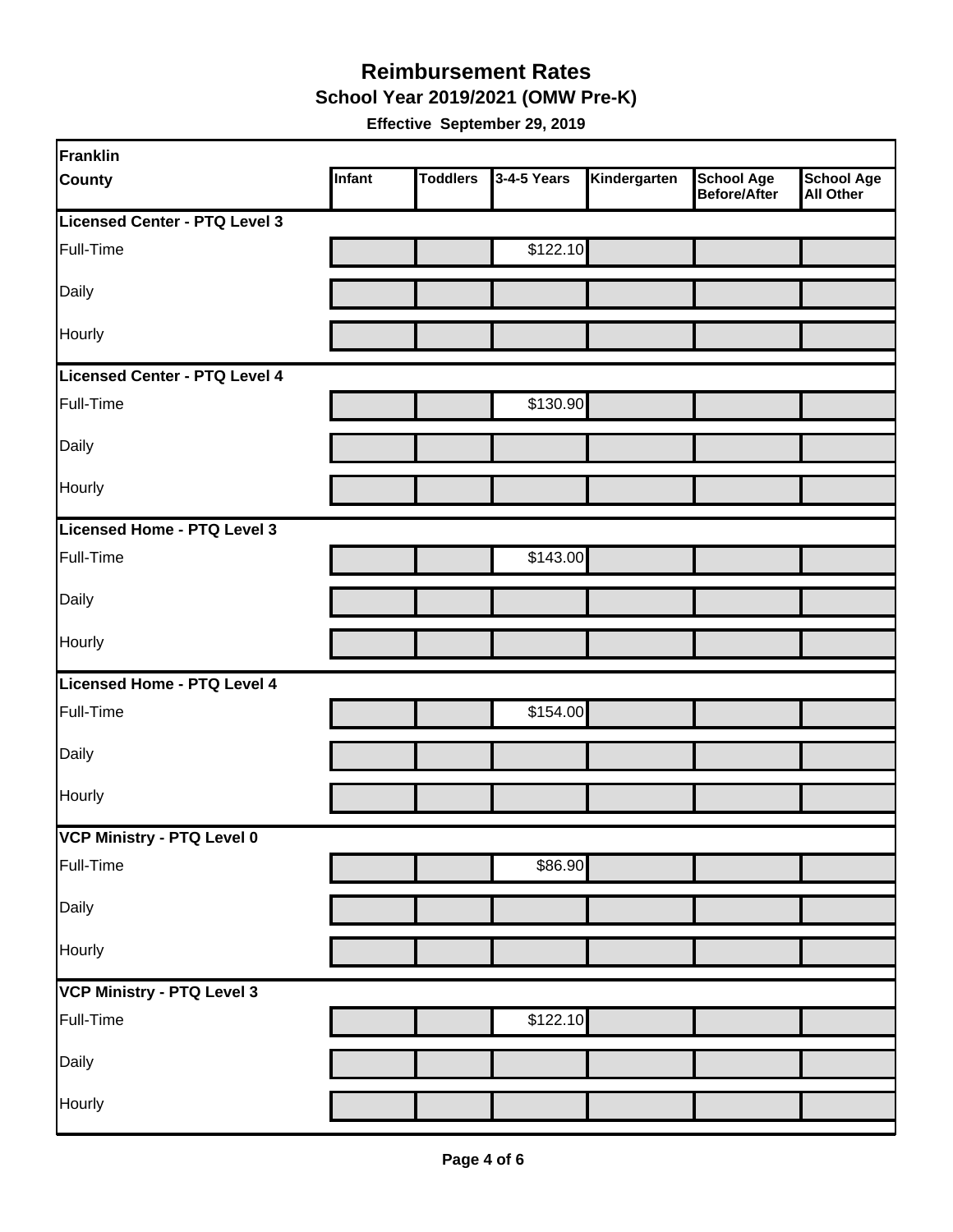**School Year 2019/2021 (OMW Pre-K)**

| Franklin                                       |        |                 |             |              |                                   |                                       |
|------------------------------------------------|--------|-----------------|-------------|--------------|-----------------------------------|---------------------------------------|
| <b>County</b>                                  | Infant | <b>Toddlers</b> | 3-4-5 Years | Kindergarten | <b>School Age</b><br>Before/After | <b>School Age</b><br><b>All Other</b> |
| <b>VCP Ministry - PTQ Level 4</b>              |        |                 |             |              |                                   |                                       |
| Full-Time                                      |        |                 | \$130.90    |              |                                   |                                       |
| Daily                                          |        |                 |             |              |                                   |                                       |
| Hourly                                         |        |                 |             |              |                                   |                                       |
| Private Accredited School - PTQ Level 0        |        |                 |             |              |                                   |                                       |
| Full-Time                                      |        |                 | \$93.50     |              |                                   |                                       |
| Daily                                          |        |                 |             |              |                                   |                                       |
| Hourly                                         |        |                 |             |              |                                   |                                       |
| Private Accredited School - PTQ Level 1        |        |                 |             |              |                                   |                                       |
| Full-Time                                      |        |                 | \$93.50     |              |                                   |                                       |
| Daily                                          |        |                 |             |              |                                   |                                       |
| Hourly                                         |        |                 |             |              |                                   |                                       |
| <b>Private Accredited School - PTQ Level 2</b> |        |                 |             |              |                                   |                                       |
| Full-Time                                      |        |                 | \$112.20    |              |                                   |                                       |
| Daily                                          |        |                 |             |              |                                   |                                       |
| Hourly                                         |        |                 |             |              |                                   |                                       |
| Private Accredited School - PTQ Level 3        |        |                 |             |              |                                   |                                       |
| Full-Time                                      |        |                 | \$122.10    |              |                                   |                                       |
| Daily                                          |        |                 |             |              |                                   |                                       |
| Hourly                                         |        |                 |             |              |                                   |                                       |
| Private Accredited School - PTQ Level 4        |        |                 |             |              |                                   |                                       |
| Full-Time                                      |        |                 | \$130.90    |              |                                   |                                       |
| Daily                                          |        |                 |             |              |                                   |                                       |
| Hourly                                         |        |                 |             |              |                                   |                                       |